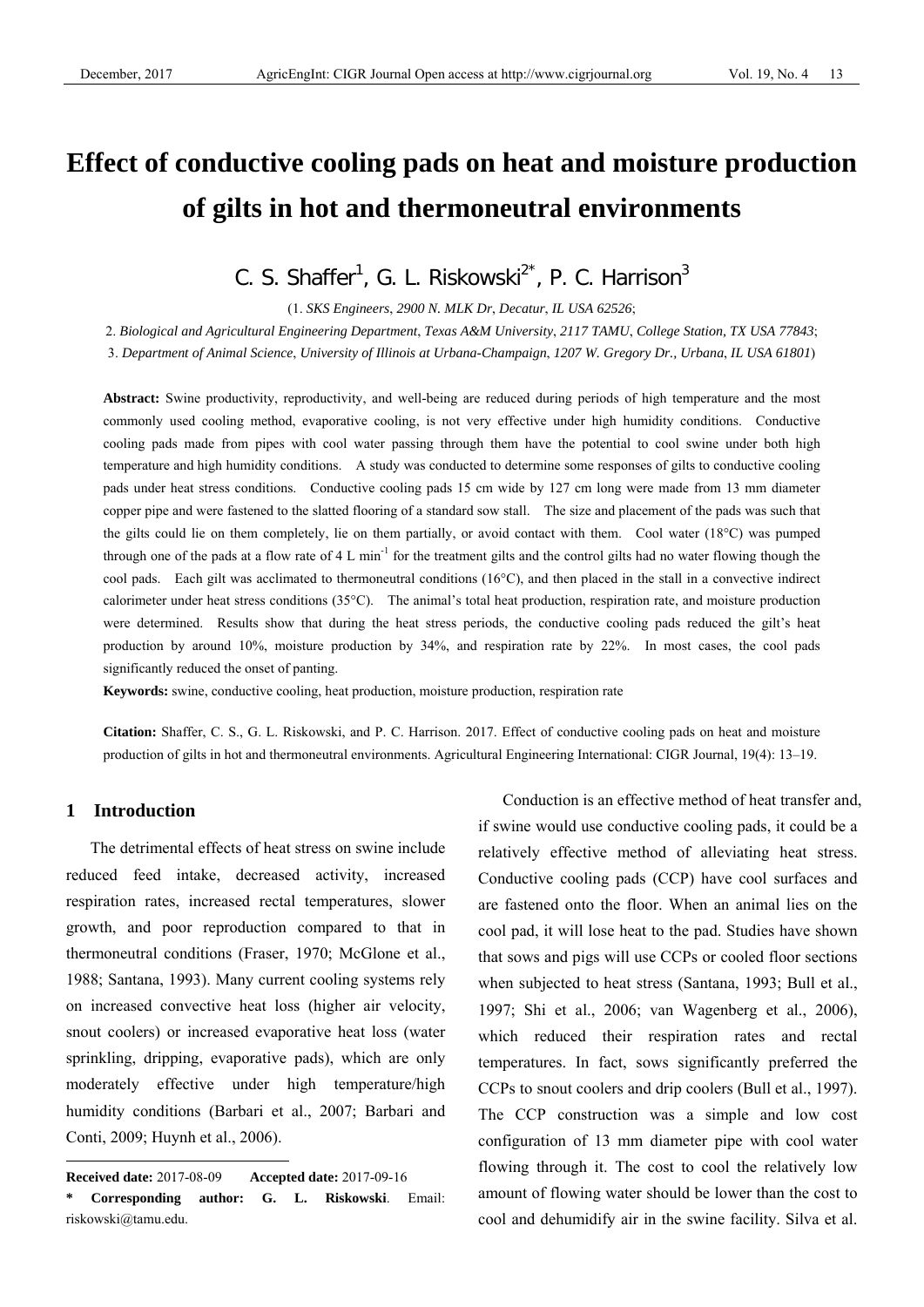(2009) subjected sows with pigs to cooled and uncooled concrete floors and the pigs of the sows on the cooled floors had a number of improved parameters. Huynh et al. (2004) tested growing finishing pigs on water cooled concrete floors and found that the pigs ate more and grew faster on cooled floors.

However, the previous research did not determine if there was a reduction in the metabolic rate from using CCPs, and how much the metabolic rate was reduced relative to swine under thermoneutral conditions. This data must be acquired to determine the benefit of CCPs in reducing heat stress in terms of energy balance gains. Heat stress is known to increase swine energy use due to the need to invoke cooling mechanisms (MWPS, 1983). If swine can balance heat loss with heat production by using the CCPs, then they would use less energy to maintain an energy balance.

The overall objective of this research was to determine the effects of CCPs on total heat production, moisture production, and respiration rate of open gilts (non-pregnant female swine before first litter) when exposed to hot and thermoneutral environments.

## **2 Materials and methods**

## **2.1 Indirect convective calorimeter**

This study was conducted in an indirect convective calorimeter at the University of Illinois. This calorimeter was designed to maintain air temperature, relative humidity, air velocity and fresh air exchange rate. It was a 230 cm wide by 305 cm long by 160 cm high insulated, sealed, galvanized steel chamber which could house various configurations of animal pens, waterers, feeders, and manure collection/handling systems. This chamber was developed to house small groups of animals under typical production systems. The air movement was recirculated within the chamber to allow air conditioning and to create the desired air velocity for the animals. Air flowed horizontally through the animal area, then up through a set of filters into a partitioned plenum area over the animals where it was conditioned. The air then moved around and through a bank of eleven in-line fans that moved the air through a set of screens back into the animal area, as shown in Figure 1. The two screens (one

with 10% open area and the other 50% open area) acted as a settling means to provide a more even distribution of air velocities approaching the animal area. In this study, the target air velocity approaching the animal area was  $0.25$  m s<sup>-1</sup>. Air velocities were measured using a TSI Velocicheck (Model 8330) hot wire anemometer. Recirculated air was passed through a chiller, which reduced temperature and condensed out moisture. This chiller was operated to remove more heat and moisture than desired, then water was added back with a humidifier and heat was added back with electric heaters to achieve the final desired air relative humidity and temperature. Air temperature approaching the animal area was measured with calibrated thermocouples.



Figure 1 Cross-section of calorimeter showing gilt and stall location as well as airflow directions

Data obtained was oxygen consumption, carbon dioxide production, total heat production via indirect calorimetry, water production, and respiration rate. For fresh air exchange, air was pumped out of the calorimeter at a port just downstream from the animal area at a rate of  $120$  L min<sup>-1</sup>, which drew the same amount of fresh air into the chamber through an inlet in the air conditioning portion of the chamber. The air removal rate was measured with a Gilmont Instruments flow meter (Tube size 6; calibrated and certified traceable to NIST). The chamber was operated at a slight negative pressure  $(\approx 15 \text{ Pa})$  so fresh air was drawn in through the inlet. The air drawn out of and flowing into the chamber were analyzed for concentrations of  $O_2$ ,  $CO_2$ , and moisture. Since the airflow through the chamber was precisely known, the mass consumption and generation rates of these gases could be calculated. Oxygen was measured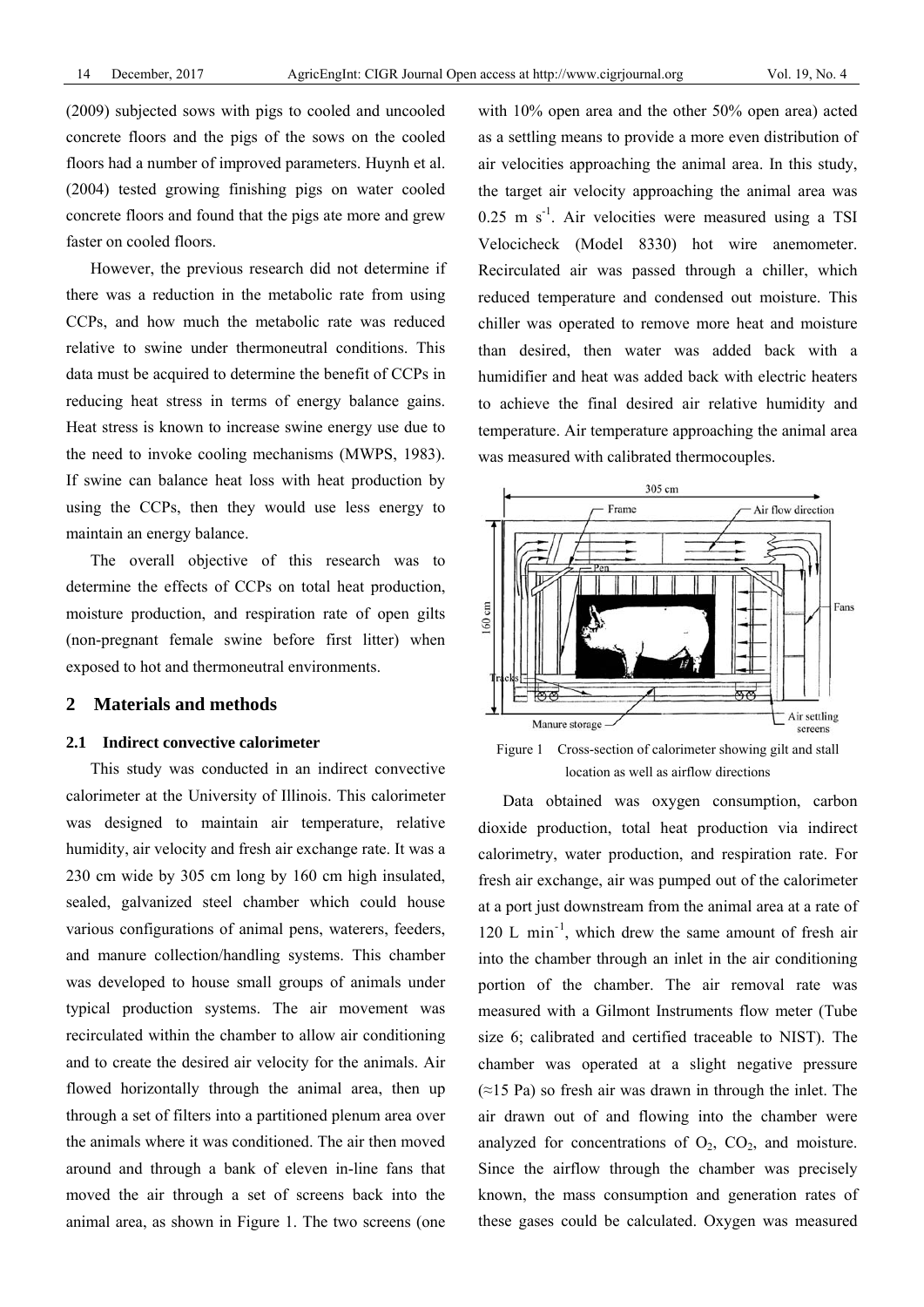with a Beckman Model OM-11 infrared analyzer and carbon dioxide was measured with a Rosemount Analytical (Model 880A) infrared analyzer. Both analyzers were calibrated with certified two standard gasses at least once per day (Standard gas #1:  $1.6\%$  CO<sub>2</sub>, 19% O<sub>2</sub>; Standard gas #2: 0.55% CO<sub>2</sub>, 17% O<sub>2</sub>). Total animal heat production was calculated using the oxygen consumption and carbon dioxide production via indirect calorimetry methods (Northeast Regional Research Project NE-61, 1983; Nienaber and Maddy, 1985). These were calculated by the difference between incoming and outgoing concentrations and multiplied by the total pressure and temperature corrected volume of air. Relative humidity was measured with electronic humidity transducers (General Eastern; Model RH-5-V) that were calibrated against a psychrometer prior to each test. Water removed by condensing on the chiller cooling coils was collected and its mass was determined with a scale. Moisture production rates were calculated from this data. A video camera was placed in the calorimeter just above the animal so respiration rate and animal behavior could be observed. Respiration rates were taken at least every 30 minutes and more often during heat-stress periods of the test.

Prior to the tests, the accuracy of the calorimeter was verified by burning a known amount of 100% ethanol inside to determine the mean recovery ratios of oxygen and carbon dioxide (Northeast Regional Research Project NE-61, 1983). The procedure served as an integrated check on all components of the calorimeter. An ethanol lamp was filled with absolute ethanol (EtOH), placed on a precision balance, lit, and the empty calorimeter sealed shut. After the lamp established a steady burn, ethanol weight disappearance was compared to measured recovery rates of oxygen and carbon dioxide to determine if there was a balance. The ethanol lamp calibrations allowed us to determine if the measured respiratory quotient (R.Q.) was similar to the theoretical value for ethanol combustion (0.67), and if the average oxygen recovery and the average carbon dioxide recovery were near the ideal (1.0).

#### **2.2 Stalls with conductive cooling pads**

For this study, the calorimeter was fitted with a

standard commercial 61 cm wide by 214 cm long sow stall. The slats were woven wire mesh with rod diameters of 1 cm. Manure and water spilled from the waterers were collected in a pan beneath the slatted flooring. Because the manure collection pan was within the calorimeter, water evaporating from the surface of the waste contributed to the moisture production rate that was measured by this system, as it would for normal swine production.

The CCPs were made from 13 mm diameter copper pipe that was looped back and forth approximately 5 cm apart to cover an area approximately 15 cm wide by 127 cm long, as shown in Figure 2. Two CCPs were placed in the stall so there was one on each side. One of the CCPs was connected to a water cooling system and the other was open to the air and was not cooled. The non-cooled CCP was used so the gilt's laying behavior would not be affected by having pipes on the floor of only one side of the stall. When the water cooled CCP was operating, cool water (18 $^{\circ}$ C) was pumped through the pipe at 4 L min<sup>-1</sup> (the same flow used by Bull et al. (1997) for their CCPs), which kept the outer surface cool. The CCP was placed on the floor so the gilts could lie on it to keep cool. However, the gilts were not forced to lie on the CCP; they could choose whether they wanted to lie on the CCP, on the identical CCP that was not cooled, or on other floor areas.



Figure 2 Top view of sow stall layout showing locations of water cooled pad, air only pad, waterer and feeder

#### **2.3 Animal tests**

There were three groups of two mature open (not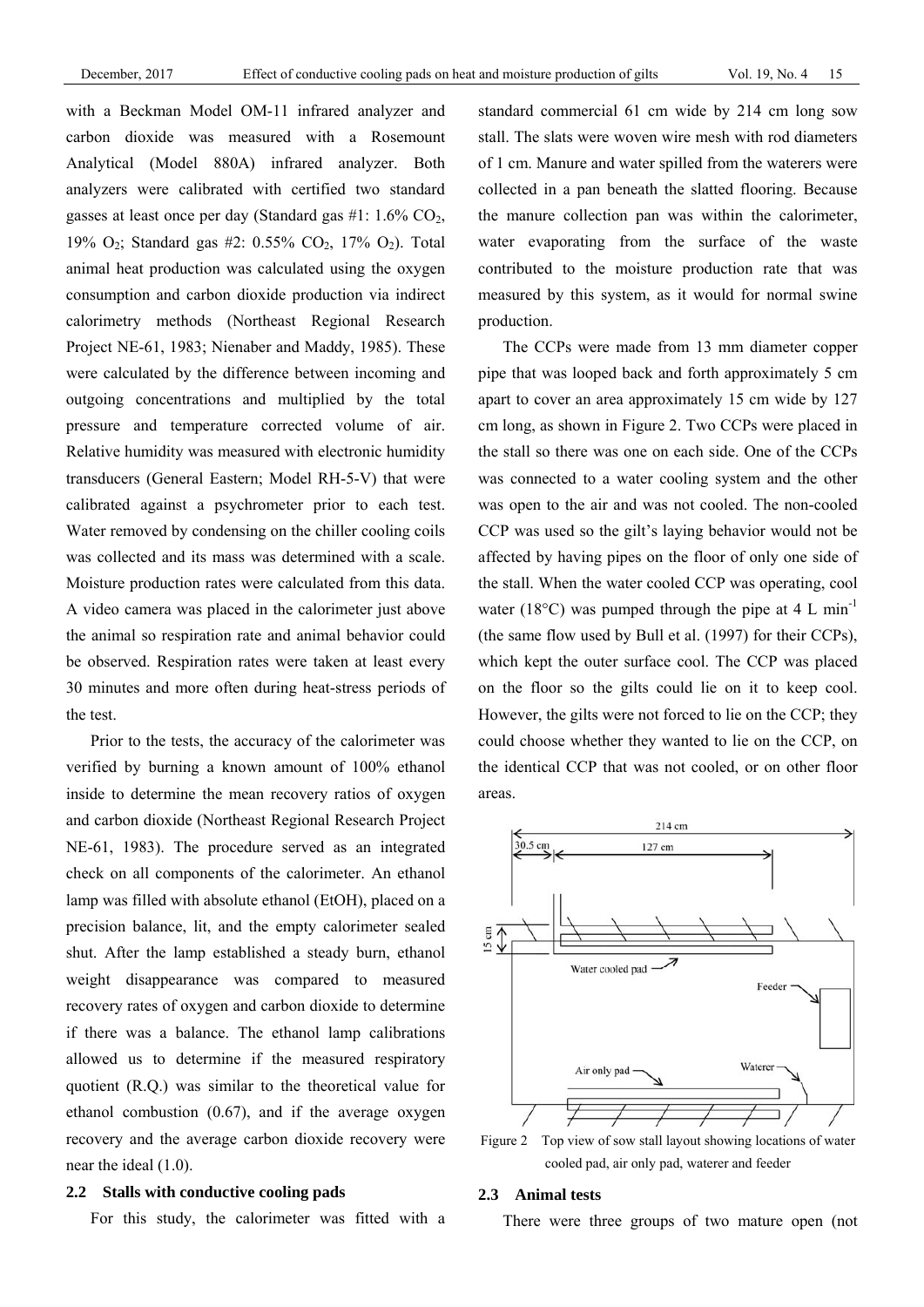pregnant) gilts tested in each treatment for a total of 6 animals for the experiment. However, one of the gilts was taken off the study because it was unintentionally subjected to heat stress while in the calorimeter. The animals were mature Pig Improvement Company (PIC-14) gilts. The gilt weights averaged  $105.8\pm3.03$  kg (mean  $\pm$ standard error of mean (SEM)). The light schedule was 24 h light. Water and feed were available *ad libitum* via a standard commercial sow feeder and nipple waterer, respectively, installed in the front of the stall. They were fed once per day with a maintenance diet  $(4,000 \text{ g day}^{-1})$ standard finisher feed-balanced ration with 13.45% crude protein,  $3.395$  ME Kcal kg<sup>-1</sup>). The amount of feed was sufficient to allow the gilts to eat *ad libitum* during the tests. Water disappearance was measured over the 24 h test period. All animal test protocols were approved by the Animal Care Committee of the University of Illinois prior to tests being conducted.

All tests were conducted during November and December of 1999. For each experimental run, two gilts were selected from the research farm herd. Each set of two gilts was tested in the calorimeter over a two week period as shown in Table 1. They were moved to and tested in the calorimeter on alternate days and tested with the CCP on (cool water flowing) and off (no water flowing). Each animal was subjected to four test runs (two with CCP on and two with CCP off) for a total of 20 test runs, so each treatment was replicated twice for each gilt. During each thermal test period (thermoneutral, heat up, heat stress, and recovery) there were 2 to 7 observations taken.

**Table 1 Schedule of calorimeter tests for each set of two gilts** 

|            | Monday             | Tuesday               | Wednesday            | Thursday             | Friday           |
|------------|--------------------|-----------------------|----------------------|----------------------|------------------|
| $1st$ Week | Move gilts         | Gilt $#1$<br>$CCP$ On | Gilt#2<br>CCP Off    | Gilt $#1$<br>CCP Off | Gilt#2<br>CCP On |
| $2nd$ Week | Gilt#1<br>$CCP$ On | Gilt#2<br>CCP Off     | Gilt $#1$<br>CCP Off | Gilt#2<br>CCP On     | Move gilts       |

Note: Three sets of gilts (2 gilts/set) were tested in this study.

At around 1:00 pm of the first test day (Monday), the gilts were brought to the Environmental Research Laboratory from the University of Illinois Swine Research Center. They were placed in a separate environmental chamber at thermoneutral conditions (average for study was  $16^{\circ}$ C $\pm$ 2°C, 50% $\pm$ 10% relative humidity) in stalls of the same design as in the

calorimeter. This period allowed them to adjust to the stalls and the move. At around 7:00 pm, one of the gilts was placed in the calorimeter for a 24 h test. The calorimeter was maintained at thermoneutral conditions over night. Calorimeter data collection was started at 7:00 am of the test day and continued until 7:00 pm of that same day. The heat stress replications were done in a manner that simulated temperatures heating up for a period of time in mid-day then decreasing towards evening, as shown in Figure 3. First, there was a thermoneutral period from 7:00 am to 9:00 am. Next, the heaters were set to gradually increase temperatures  $(10^{\circ}C \text{ h}^{-1}$ , called heat-up period) until heat-stress conditions were reached at 11:00 am. The heat-stress period lasted for 2 h until 1:00 pm, then the air temperature was gradually reduced  $(2.5^{\circ}C \; h^{-1})$ , called recovery period) until the test gilt was removed from the calorimeter at around 7:00 pm. During the tests where the CCP was "on", the water flowed through the CCP from 7:00 am to 7:00 pm.

#### **3 Results**

#### **3.1 Calorimeter performance**

The ethanol lamp calibrations gave a R.Q. value of  $0.65\pm0.0022$  (theoretical value for ethanol combustion = 0.67). The average oxygen recovery was 1.02±0.0089 and the average carbon dioxide recovery was 0.94±0.0253  $(ideal = 1.0)$ . On average over the entire experiment, the calorimeter maintained the inside temperature at  $15.5^{\circ}$ C $\pm$ 0.8°C under thermoneutral conditions and 35.5±0.7°C under heat stress. The average relative humidity was 54%±4.5% for the course of the experiment. Approach air velocity was  $0.26\pm0.14$  m s<sup>-1</sup> on average throughout the study.

#### **3.2 Total heat production**

Total heat production was determined for the four thermal periods during each test run  $-1$ ) thermoneutral period, 2) heat-up period, 3) heat-stress period, and 4) recovery period, Table 2. Figure 4 shows the average total heat production for each treatment over the entire experimental period. All the heat production data is presented as a function of animal body weight to the  $\frac{3}{4}$ power to allow more accurate comparison of animals of different weights. Past research has indicated that animal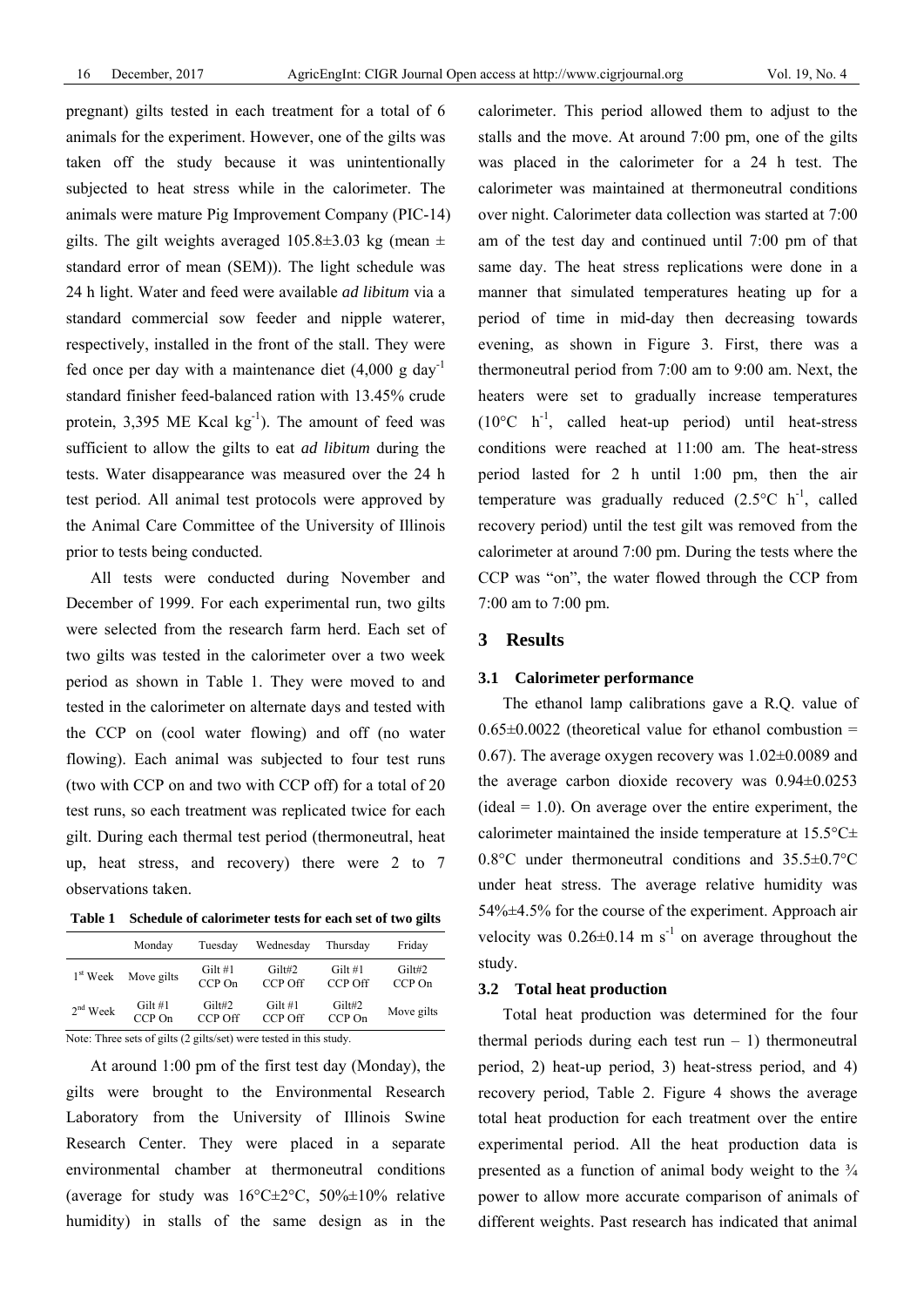metabolic rate is more closely related to body surface area than to body mass – often called the Body Surface Law (Esmay, 1969.) For mammals, the body surface area can be approximated by using the body weight to the 0.75 power. The heat production was always higher when the CCP was off, than when it was on. There was no statistically significant difference (*p*≥0.05) between the heat production means when CCP was on or off during the thermoneutral, heat-up, and recovery periods. However, these means were significantly different during the heat-stress period  $(p<0.05)$ . Consequently, the CCP did significantly reduce total heat production of the gilts during heat stress conditions. During the heat-stress period, the mean total heat production was almost 10% less with the CCP on than when the CCP was off.

Table 3 presents thermoneutral heat production data of this study, along with other studies where heat production was determined for larger swine under thermoneutral conditions. Although there was variation in important factors between these studies, Table 3 offers a good comparison of heat production from swine for more recent studies and the 1959 study by Bond et al. (1959). Clearly the change in genetics since 1959 has increased heat production from swine on a W  $kg^{-0.75}$  basis, and modern ventilation systems should be designed accordingly. The thermoneutral heat production from this study was somewhat higher than the other recent studies, but this difference may be a result of the higher air velocity, different genetics, variation in feed intake, and relatively low air temperature.

**Table 2 Mean total heat production (W kg-0.75) during different thermal conditions with and without operation of the cooling pad** 

| Thermal condition    | Cooling pad operating Mean $\pm$<br>SEM, W $kg^{-0.75}$ | Cooling pad not operating<br>Mean $\pm$ SEM, W kg <sup>-0.75</sup> | n  | Difference between operating and<br>non-operating cooling pad, % |
|----------------------|---------------------------------------------------------|--------------------------------------------------------------------|----|------------------------------------------------------------------|
| Thermoneutral period | $9.63 \pm 0.177$                                        | $9.90 \pm 0.177$                                                   |    | $+2.8^{\rm a}$                                                   |
| Heat-up period       | $9.76 \pm 0.156$                                        | $9.76 \pm 0.229$                                                   | 45 |                                                                  |
| Heat-stress period   | $9.14 \pm 0.143$                                        | $10.11 \pm 0.320$                                                  | 40 | $+10.6^{b}$                                                      |
| Recovery period      | $9.00 \pm 0.108$                                        | $9.34 \pm 0.162$                                                   | 60 | $+3.8^{\rm a}$                                                   |

Note: <sup>a</sup> The difference of the means between operating and non-operating cooling pads was not statistically significant ( $p$  0.05); <sup>b</sup> The difference of the means between operating and non-operating cooling pads was statistically significant (*p*<0.05).



period



Figure 4 Average total heat production levels with the cool pad on and with the cool pad off over the experimental period

|  | Table 3 Comparison of the thermoneutral heat production of studies of swine over 80 kg |
|--|----------------------------------------------------------------------------------------|
|  |                                                                                        |

|                            | Air temp,<br>$\rm ^{\circ}C$ | Swine breed                                            | Swine weight.<br>kg | Air velocity,<br>$m s^{-1}$ | Feed access | Total heat production,<br>$W \hat{\mathrm{kg}}^{-0.75}$ |
|----------------------------|------------------------------|--------------------------------------------------------|---------------------|-----------------------------|-------------|---------------------------------------------------------|
| Current study              | 15                           | Pig Improvement Company (PIC)                          | 100                 | 0.26                        | ad libitum  | $9.00 - 9.90$                                           |
| Noblet et al. (1994)       | 24                           | White $\times$ Pietrain                                | 100                 | <b>NR</b>                   | restricted  | 7.04                                                    |
| Brown-Brandl et al. (1998) | 18                           | White $\times$ Landrace                                | 84                  | < 0.15                      | ad libitum  | 8.02                                                    |
| Brown-Brandl et al. (2014) | 16                           | Landrace $\times$ Yorkshire $\times$ Duroc             | 84                  | <b>NR</b>                   | ad libitum  | 7.88                                                    |
| Nienaber et al. (1987)     | 15                           | Chester $\times$ Landrace $\times$ White $\times$ York | 87                  | <b>NR</b>                   | ad libitum  | 7.74                                                    |
| Becker et al. (1993)       | 18-21                        | Landrace $\times$ Yorkshire $\times$ Duroc             | 114                 | <b>NR</b>                   | ad libitum  | 8.65                                                    |
| Bond et al. (1959)         | 15                           | NR                                                     | 100                 | $0.075 - 0.15$              | ad libitum  | 6.35                                                    |

Note: NR = Not reported.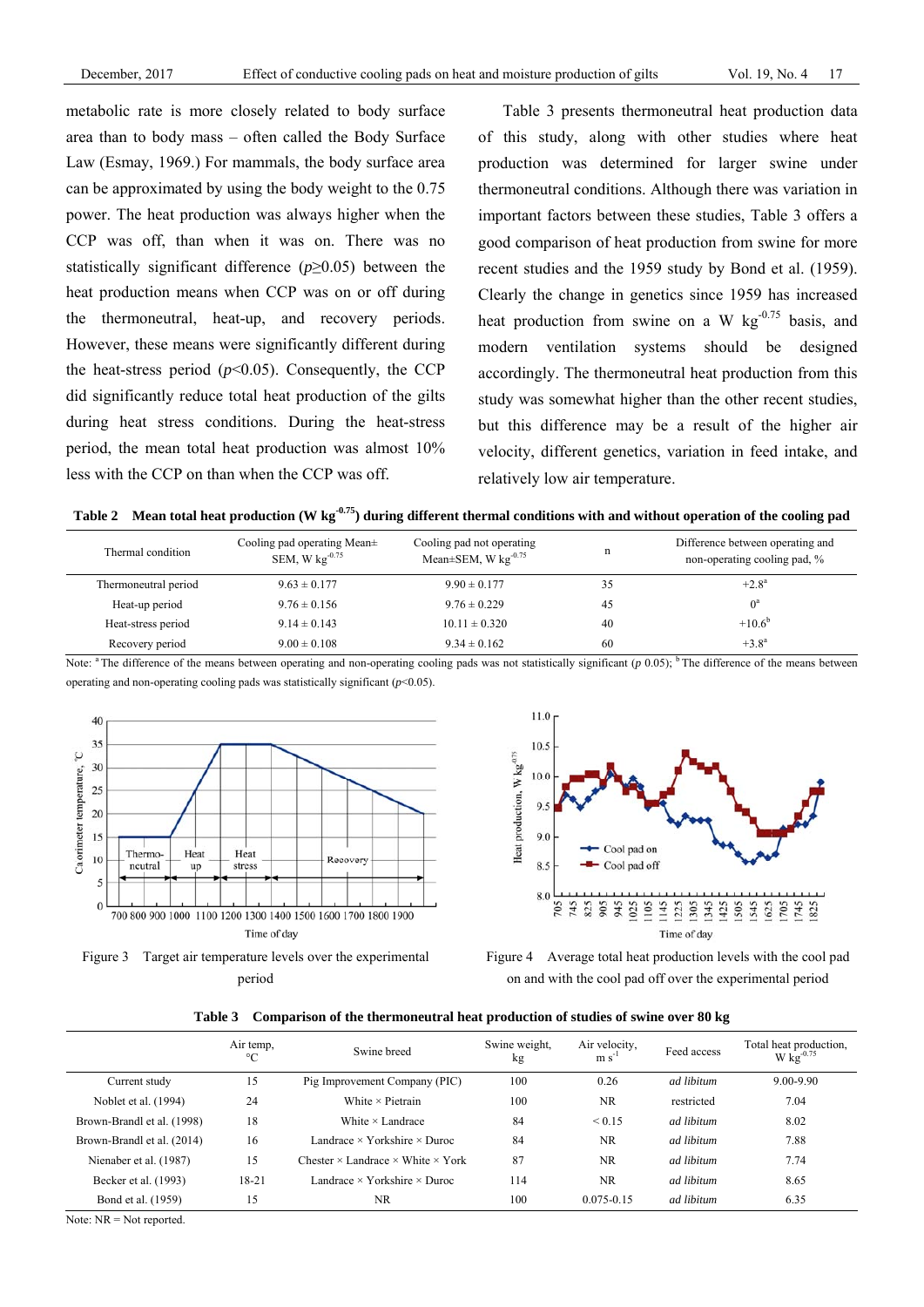## **3.3 Respiration rate**

As expected, respiration rates increased significantly during the heat-up period, reached their maximum during the heat-stress period, and decreased during the recovery period, as shown in Table 4 and Figure 5. There was no significant difference in mean respiration rates of the gilts with and without the CCP on during the thermoneutral, heat-up, and recovery periods. However, the CCP significantly reduced respiration rates during the heat-stress period (from 107 breaths  $min^{-1}$  with CCP off, down to 84 breaths  $min^{-1}$  with the CCP on). This was around a 22% reduction in respiration rate during the heat-stress period due to the CCP. Although the gilts with the operating CCP still had higher respiration rates during heat-stress than during thermoneutral conditions, the CCP generally was able to prevent the onset of panting. In this study, respiration rates over 100 breaths per minute were considered to be panting (Bull et al., 1997).

**Table 4 Mean respiration rate (breaths min-1) during different thermal conditions with and without operation of the cooling pad** 

| Thermal<br>condition    | Cooling pad<br>operating Mean<br>$\pm$ SEM,<br>breaths $min^{-1}$ | Cooling pad not<br>operating<br>$Mean \pm SEM$ ,<br>breaths $min^{-1}$ | n  | Difference between<br>operating and<br>non-operating<br>cooling pad, % |
|-------------------------|-------------------------------------------------------------------|------------------------------------------------------------------------|----|------------------------------------------------------------------------|
| Thermoneutral<br>period | $22.5 \pm 0.522$                                                  | $21.6 \pm 0.523$                                                       | 20 | $-4.4^a$                                                               |
| Heat-up period          | $35.7 \pm 3.99$                                                   | $43.8 \pm 5.62$                                                        | 36 | $+18^{\rm a}$                                                          |
| Heat-stress period      | $83.5 \pm 3.84$                                                   | $107.3 \pm 4.85$                                                       | 44 | $+22^b$                                                                |
| Recovery period         | $38.6 \pm 2.67$                                                   | $43.8 \pm 4.49$                                                        | 72 | $+12^a$                                                                |

Note: <sup>a</sup> The difference of the means between operating and non-operating cooling pads was not statistically significant  $(p>0.05)$ ; <sup>b</sup> The difference of the means between operating and non-operating cooling pads was statistically significant  $(p<0.05)$ .



Figure 5 Average respiration rates with the cool pad on and with the cool pad off over the experimental period

## **3.4 Moisture production**

Since moisture production had to be determined over

an entire 24 h test period, it could not be determined over each thermal period. The CCP significantly reduced the overall moisture production from  $65.9\pm8.26$ , 10 (mean  $\pm$ SEM, n) g  $H_2O$  kg<sup>-1</sup> day<sup>-1</sup> with the CCP off, down to 43.6 $\pm$ 3.97, 10 g H<sub>2</sub>O kg<sup>-1</sup> day<sup>-1</sup> with the CCP on. The difference in these means was statistically significant  $(p<0.05)$ . This was around a 34% reduction in moisture production during the test due to the CCP. This reduction could be partially explained by the reduction in respiration rate and the corresponding reduction in moisture release from the respiratory tract. However, the gilts also tended to lean on the nipple waterer more when the CCP was not operative and released more water into the chamber. Brown-Brandl et al. (2014) conducted calorimetry studies on individually penned gilts and reported moisture production rates of 17.4 g H<sub>2</sub>O kg<sup>-1</sup> day<sup>-1</sup> at 16<sup>o</sup>C for finishing gilts (54-113 kg) and 55.8 g  $H_2O$  kg<sup>-1</sup> day<sup>-1</sup> at 32°C which are somewhat similar to the current study. However, one can't make a direct comparison between these two studies because the gilts were acclimated to the constant temperatures reported in the Brown-Brandl et al. (2014) study while the temperatures varied over the 24 h period for the current study.

#### **3.5 Potential problems with CCPs in production units**

To be most economical, the CCP system would most likely need to be installed as a water recirculation system where cool water would be pumped to the individual CCPs and the warmer water returned to a water chilling system. Tap water would generally be cool enough to have a sufficient cooling effect but large quantities of water would need to be supplied and properly discharged. The plumbing system would require a manifold (parallel flow) system so each CCP would receive water at approximately the same temperature. If water flowed in a series flow system from one CCP to the next, there could be large temperature differences from the beginning to the end of the line. The pipes that supply water to the CCPs would most likely need to be insulated to reduce energy losses and condensation.

Moisture condensation on the cool surfaces of pipe could also lead to cleanup and health problems in the facility. This would especially be a concern for farrowing facilities. The CCPs in this study were installed onto wire